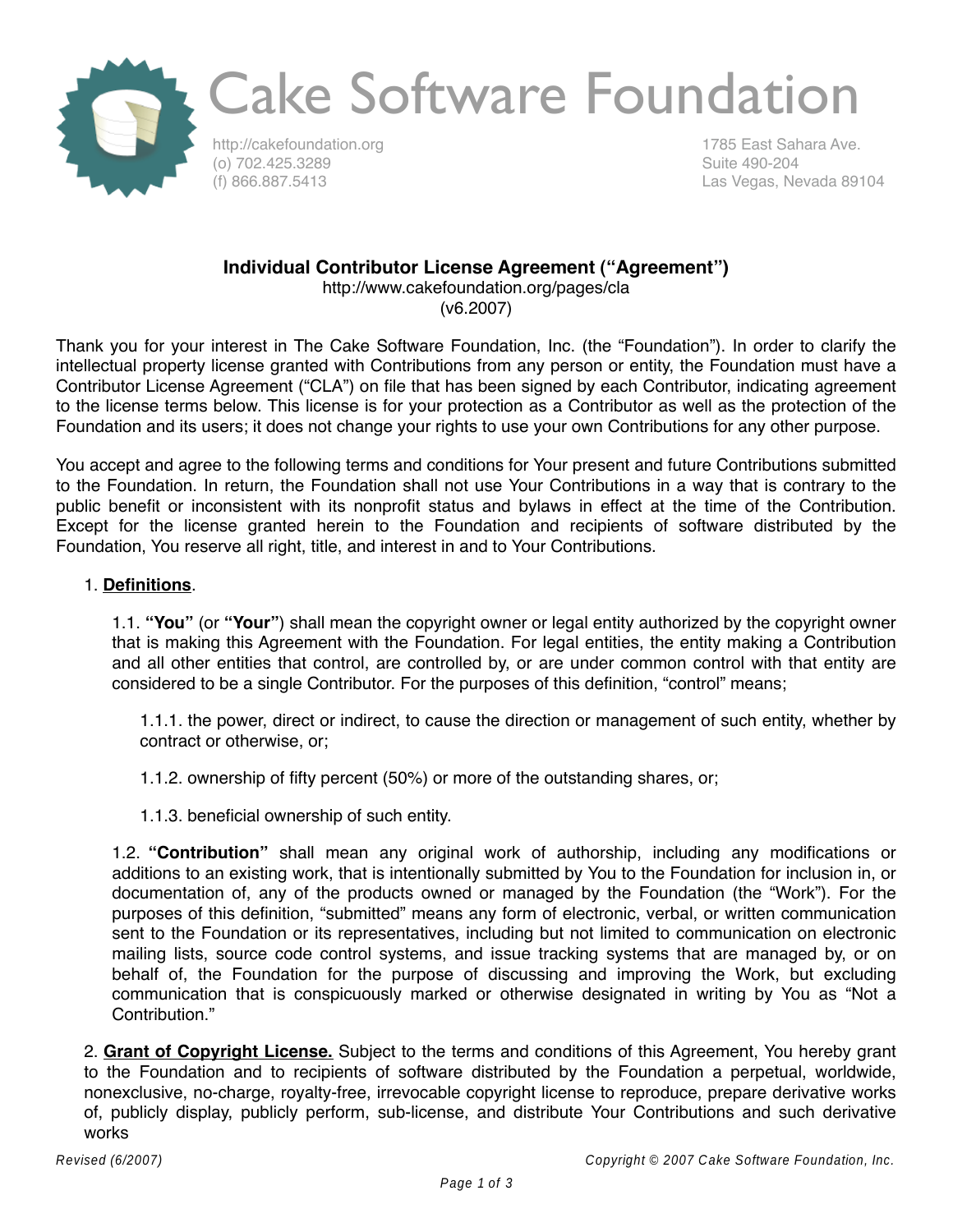

# Cake Software Foundation

http://cakefoundation.org (o) 702.425.3289 (f) 866.887.5413

1785 East Sahara Ave. Suite 490-204 Las Vegas, Nevada 89104

3. **Grant of Patent License.** Subject to the terms and conditions of this Agreement, You hereby grant to the Foundation and to recipients of software distributed by the Foundation a perpetual, worldwide, nonexclusive, no-charge, royalty-free, irrevocable (except as stated in this section) patent license to make, have made, use, offer to sell, sell, import, and otherwise transfer the Work, where such license applies only to those patent claims licensable by You that are necessarily infringed by Your Contribution(s) alone or by combination of Your Contribution(s) with the Work to which such Contribution(s) was submitted. If any entity institutes patent litigation against You or any other entity (including a cross-claim or counterclaim in a lawsuit) alleging that your Contribution, or the Work to which you have contributed, constitutes direct or contributory patent infringement, then any patent licenses granted to that entity under this Agreement for that Contribution or Work shall terminate as of the date such litigation is filed.

#### 4. **Representation.**

4.1. You represent that you are legally entitled to grant the above license. If your employer(s) has rights to intellectual property that you create that includes your Contributions, you represent that you have received permission to make Contributions on behalf of that employer, that your employer has waived such rights for your Contributions to the Foundation, or that your employer has executed a separate Corporate CLA with the Foundation.

4.2. You represent that each of Your Contributions is Your original creation (see section 4.4 and 4.5 for submissions on behalf of others)

4.3. You are not expected to provide support for Your Contributions, except to the extent You desire to provide support. You may provide support for free, for a fee, or not at all. Unless required by applicable law or agreed to in writing, You provide Your Contributions on an "AS IS" BASIS, WITHOUT WARRANTIES OR CONDITIONS OF ANY KIND, either express or implied, including, without limitation, any warranties or conditions of TITLE, NON-INFRINGEMENT, MERCHANTABILITY, or FITNESS FOR A PARTICULAR PURPOSE.

4.4. You represent that Your Contribution submissions include complete details of any third-party license or other restriction (including, but not limited to, related patents and trademarks) of which you are personally aware and which are associated with any part of Your Contributions.

4.5. Should You wish to submit work that is not Your original creation, You may submit it to the Foundation separately from any Contribution, identifying the complete details of its source and of any license or other restriction (including, but not limited to, related patents, trademarks, and license agreements) of which you are personally aware, and conspicuously marking the work as "Submitted on behalf of a third-party: [named here]".

4.6. You agree to notify the Foundation of any facts or circumstances of which you become aware that would make these representations inaccurate in any respect.